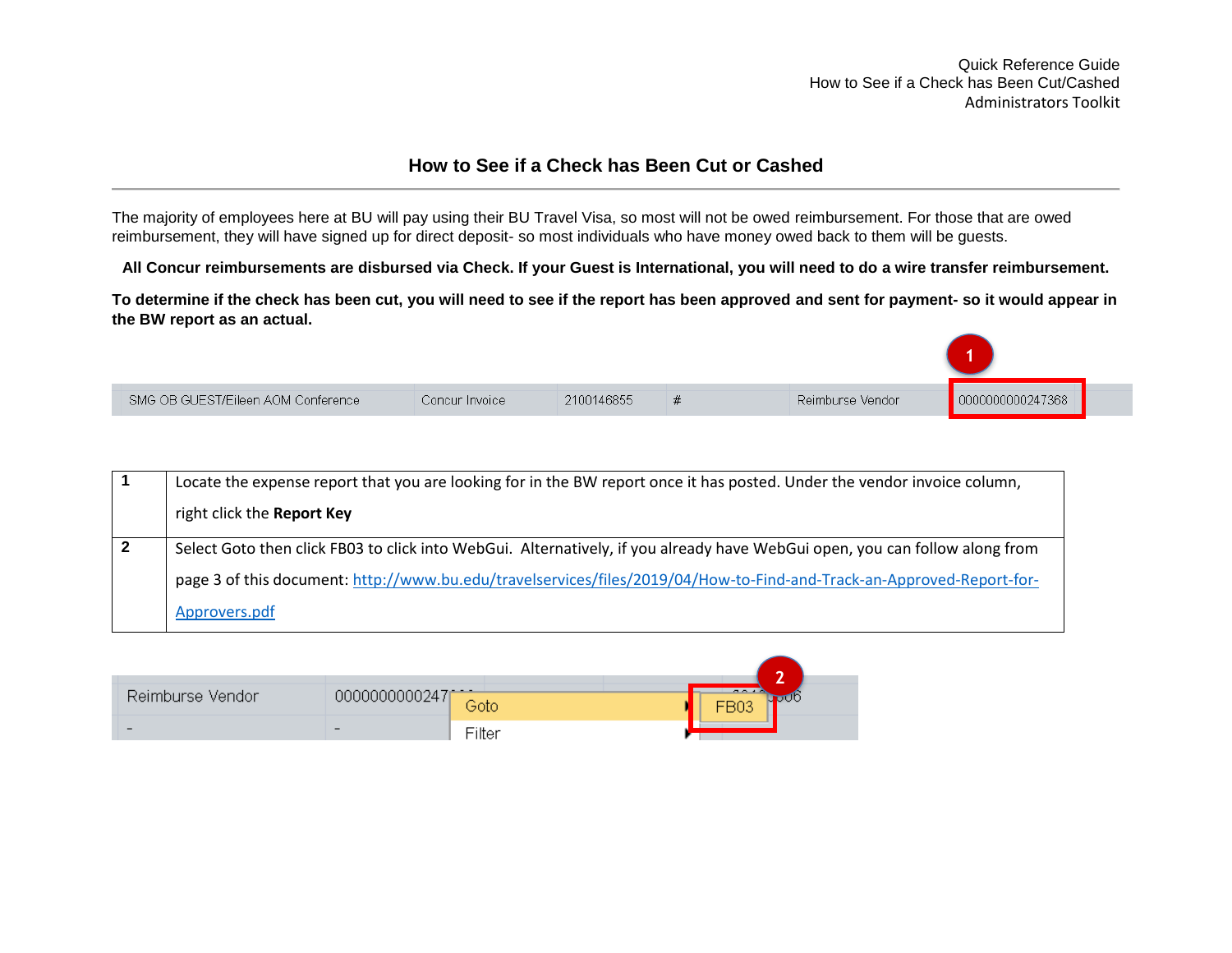## Quick Reference Guide How to See if a Check has Been Cut/Cashed Administrators Toolkit

|    | <b>Display Document: Data Entry View</b> |                              |                                    |            |                              |                  |      |            |                   |            |                                                                                                  |                    |
|----|------------------------------------------|------------------------------|------------------------------------|------------|------------------------------|------------------|------|------------|-------------------|------------|--------------------------------------------------------------------------------------------------|--------------------|
|    | $ \text{Menu} \rangle$                   | $\overline{\phantom{a}}$     | Back   Exit   Cancel   System      |            |                              |                  |      |            |                   |            | Display Another Document   Select Individual Object   Display Document Header   Display Currency | General Ledger Vie |
|    | Data Entry View                          |                              |                                    |            |                              |                  |      |            |                   |            |                                                                                                  |                    |
|    | Document Number                          | 2100146855                   | Company Code                       | TRBU       | Fiscal Year                  | 2020             |      |            |                   |            |                                                                                                  |                    |
|    | Document Date                            | 07/10/2019                   | Posting Date                       | 08/06/2019 | Period                       | $\overline{2}$   |      |            |                   |            |                                                                                                  |                    |
|    | Reference                                | 0000000000247368             | Cross-Comp.No.                     |            |                              |                  |      |            |                   |            |                                                                                                  |                    |
|    | Currency                                 | USD                          | Texts exist                        |            | Ledger Group                 |                  |      |            |                   |            |                                                                                                  |                    |
|    |                                          |                              |                                    |            |                              |                  |      |            |                   |            |                                                                                                  |                    |
|    | $\blacksquare$                           | <u>ala di</u>                | $\mathbb{Z}$ decrease $\mathbb{Z}$ | 日は「国内」     | $\mathbf{R}$ is $\mathbf{H}$ |                  |      |            |                   |            |                                                                                                  |                    |
|    | Key Acco                                 | <b>SUBJECT CARS ASSESSED</b> | <b>TOAL</b>                        |            |                              | Amount BusA Fund |      |            | Cost Center Order |            | <b>WBS</b> element                                                                               | Grant              |
| 31 | <b>REI</b><br>IB.                        | Reimburse Vendor             | Conference/Eileen AOM Con          |            |                              | 246.00-          |      |            |                   |            |                                                                                                  |                    |
| 40 | 513940                                   | <b>DUES &amp; MEMBERSHIP</b> | SMG OB GUEST/Eileen AOM Conference |            |                              | 45.50            | 1CRC | 2000211114 |                   | 9090001203 |                                                                                                  | <b>GRANTNR</b>     |
| 40 | 513940                                   | DUES & MEMBERSHIP            | SMG OB GUEST/Eileen AOM Conference |            |                              | 45.50            | 1CRC | 2000210000 |                   | 9090001238 |                                                                                                  | <b>GRANTNR</b>     |
| 40 | 513900                                   | CONF FEES PAID               | SMG OB GUEST/Eileen AOM Conference |            |                              | 77.50            | 1CRC | 2000211114 |                   | 9090001203 |                                                                                                  | <b>GRANTNR</b>     |
| 40 | 513900                                   | CONF FEES PAID               | SMG OB GUEST/Eileen AOM Conference |            |                              | 77.50            | 1CRC | 2000210000 |                   | 9090001238 |                                                                                                  | <b>GRANTNR</b>     |
|    |                                          |                              |                                    |            | $\blacksquare$               | 0.00             |      |            |                   |            |                                                                                                  |                    |
|    |                                          |                              |                                    |            |                              |                  |      |            |                   |            |                                                                                                  |                    |

| A new tab should open to the Display Document page: double click on the Reimburse Vendor line |
|-----------------------------------------------------------------------------------------------|
| This will open the Address and Bank Data of the individual being reimbursed – click Cancel    |

|                                | <b>Address and Bank Data</b><br>$\overline{\mathbf{3}}$ |                          |        |
|--------------------------------|---------------------------------------------------------|--------------------------|--------|
| Menu $\blacktriangle$          | Cancel    <br><b>System</b>                             | Bank data<br><b>IBAN</b> |        |
| Vendor                         | <b>REIMBURSE</b><br>Reimburse Vendor                    | G/L                      | 210000 |
| Company Code                   | TRBU<br>Trustees of Boston Univ                         |                          |        |
|                                |                                                         |                          |        |
| Item 1 / Business partner data |                                                         |                          |        |
| Title                          |                                                         | Language Key             |        |
| Name                           | Eileen                                                  |                          |        |
|                                |                                                         |                          |        |
|                                |                                                         |                          |        |
|                                |                                                         |                          |        |
| Street                         |                                                         |                          |        |
| PO Box                         | PO w/o no.                                              | PO Box PCode             |        |
| City                           | Allston                                                 | Postal Code              | 02134  |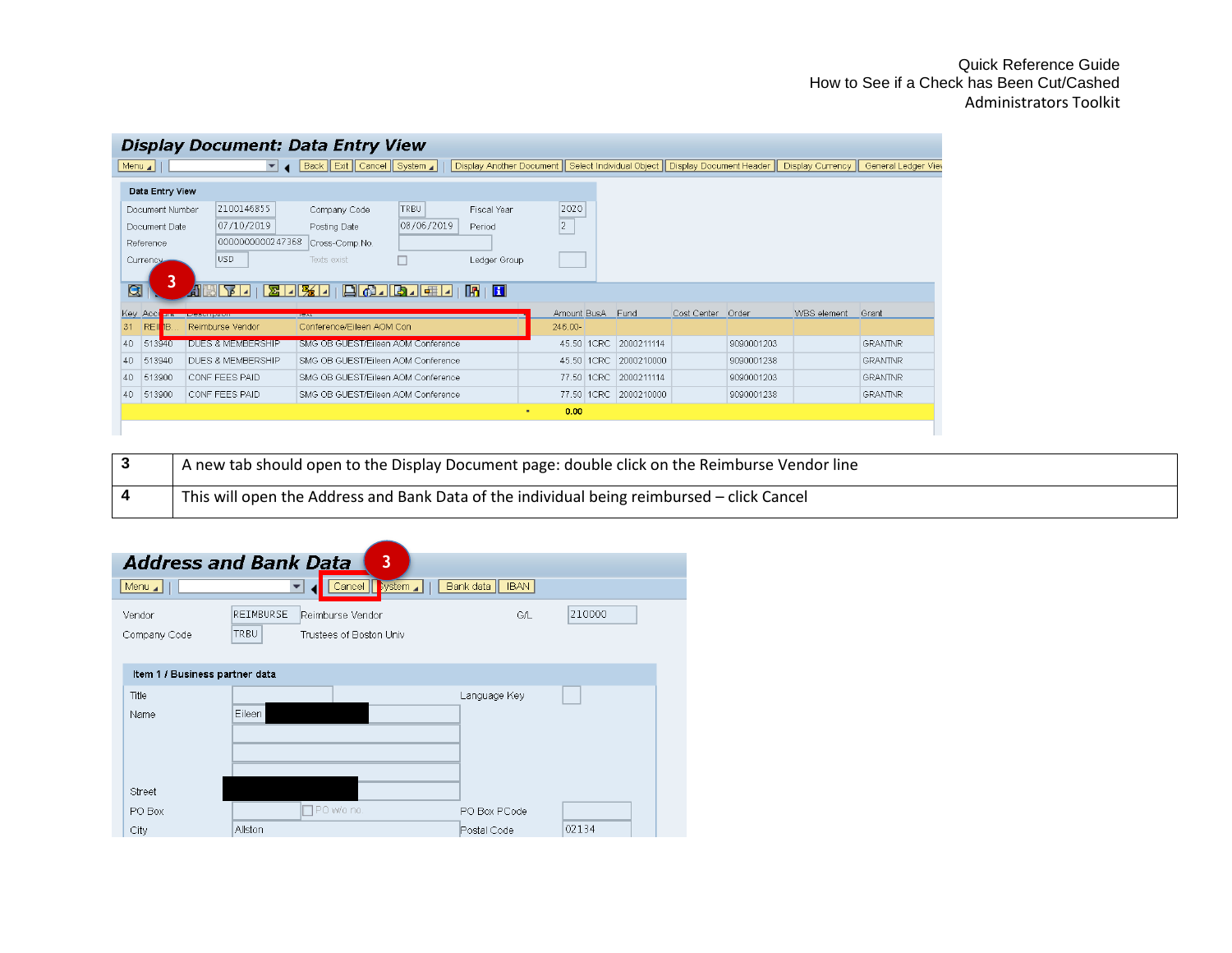| Menu 4                                          |                |                                                                                               | Back   Exit   Cancel   System |                  |                                 | Display Another Document   Call Up |  |
|-------------------------------------------------|----------------|-----------------------------------------------------------------------------------------------|-------------------------------|------------------|---------------------------------|------------------------------------|--|
| Document<br>Edit<br>Goto                        |                | Reimburse Vendor<br>25 Buick St                                                               |                               |                  | G/L Acc                         | 210000                             |  |
| Extras<br>Environment<br>System<br>Help         |                | Boston<br>Document Changes<br>Check Information                                               |                               |                  | Doc. no.                        | 2100146855                         |  |
| WebGUI File Browser<br>About SAP GUI for HTML   |                | <mark>r ayment esage</mark><br>Invoice Status                                                 | $(Ctrl + F10)$                |                  |                                 |                                    |  |
| Bus. Area<br>Disc. base<br>Payt Terms           | 0.00<br>Z001   | Document Environment<br>Additional Assignments<br>Valuation                                   |                               | $^{00}$<br>0.000 | $\overline{0}$<br>$\frac{8}{5}$ | <b>USD</b><br>0.000<br>l0<br>96    |  |
| <b>Bline Date</b><br>Pmnt Block<br>Payment cur. | 07/10/201      | Correspondence<br><b>Balance Sheet Adjustment</b><br>Additional Component<br>Reference Object | (F2)                          | 00               |                                 | 0                                  |  |
| Pmt Method<br>Payment Ref.                      | Pmt meth.supl. |                                                                                               |                               |                  |                                 |                                    |  |
| Clearing                                        | 08/07/2019     | 2002132443<br>$\mathcal{L}$                                                                   |                               |                  |                                 |                                    |  |
| Assignment<br>Text                              | 20190806       | Conference/Eileen AOM Con                                                                     |                               |                  |                                 | ę,<br>Long text                    |  |

| G | When you click cancel, you will be taken to a new Display Document: Line Item 001 screen. Select the Menu drop down.     |
|---|--------------------------------------------------------------------------------------------------------------------------|
| 6 | Select Environment, and then Check information. If Check information does not appear yet, this means a check hasn't been |
|   | generated yet by the bank.                                                                                               |